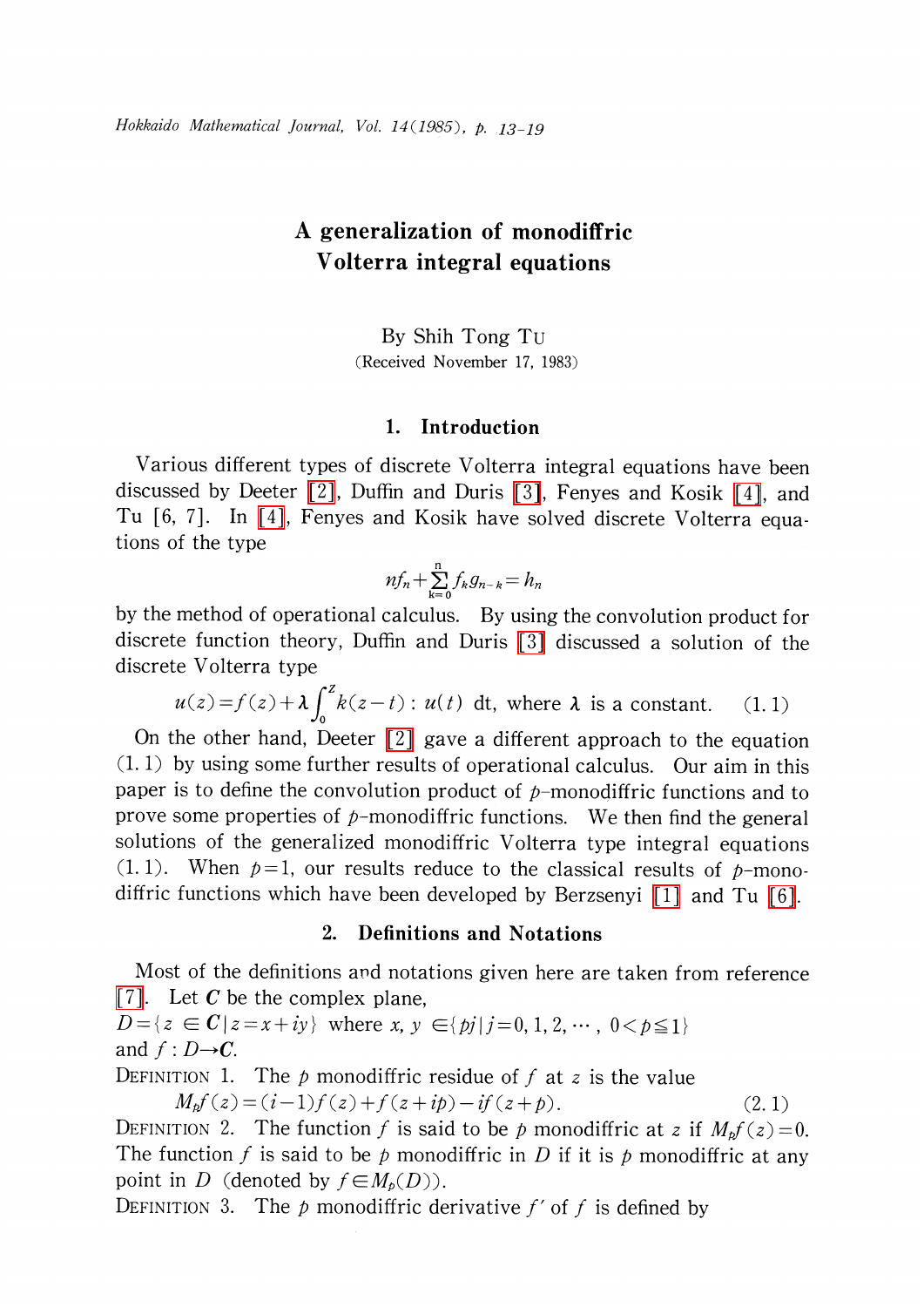$$
f'(z) = \frac{1}{2p} [(i-1)f(z) + f(z+p) - if(z+ip)].
$$
\n(2.2)

We also use the symbols  $\frac{df}{dz}$  or  $D_{z}f$  to represent f'. It is easy to see that  $f'(z)$  can be formulated in the following forms:

$$
f'(z) = \frac{f(z+p)-f(z)}{p} \text{ or } f'(z) = \frac{1}{ip} [f(z+ip)-f(z)],\tag{2.3}
$$

if  $f\in M_{p}(D)$  at z.

DEFINITION 4. The line integral of f from z to  $z + hp$  is defined by

$$
\int_{z}^{2+np} f(t) dt = hpf(z) \quad \text{if } h=1 \text{ or } i
$$

$$
= -\int_{z+hp}^{z} f(t) dt \quad \text{if } h=-1 \text{ or } -i. \tag{2.4}
$$

More generally, if  $\Omega=\{a=z_{0}, z_{1}, \ldots, z_{n}=b\}$  is a discrete curve in D, then the line integral of f from a to b along  $\Omega$  is defined by

$$
\int_{\Omega} f(t)dt = \int_{a}^{b} f(t)dt = \sum_{k=1}^{n} \int_{Z_{k-1}}^{Z_k} f(t)dt.
$$
\n(2.5)

For the properties of the line integral, the reader may refer to reference [\[7\].](#page-6-1)

### 3. The Convolution Product

In order to involve two monodiffric functions, Berzsenyi [\[1\]](#page-5-3) defined the "double dot" convolution line integral and \* -convolution product. We now extend them to p-monodiffric functions.

DEFINITION 5. The convolution line integral of f and g from z to  $z + h p$  is defined by

$$
\int_{z}^{z+hp} f(t) : g(t) \, dt = f(z+hp) \left[ g(z+hp) - g(z) \right] \text{ if } h=1 \text{ or } i
$$

$$
= -\int_{z+h}^{z} f(t) : g(t) \, dt \quad \text{if } h=-1 \text{ or } -i. \quad (3.1)
$$

More generally, the convolution line integral of f and g from a to b along  $\Omega$  is defined by

$$
\int_{\Omega} f(t) : g(t) \, dt = \int_{a}^{b} f(t) : g(t) \, dt = \sum_{k=1}^{n} \int_{Z_{k-1}}^{Z_k} f(t) : g(t) \, dt \qquad (3.2)
$$

It is also easy to show that the convolution line integral of f and g is independent of path in D for every a,  $b\in D$ . We begin with the following lemma.

<span id="page-1-0"></span>LEMMA 1. Let  $B_{p}f(z)=(i-1)f(z)+f(z-ip)-if(z -p)$ . Then the convolution line integral along the discrete closed curve  $C(z) = \langle z, z + p, z + p \rangle$  $p+ip$ ,  $z+ip$ ,  $z>$  is given by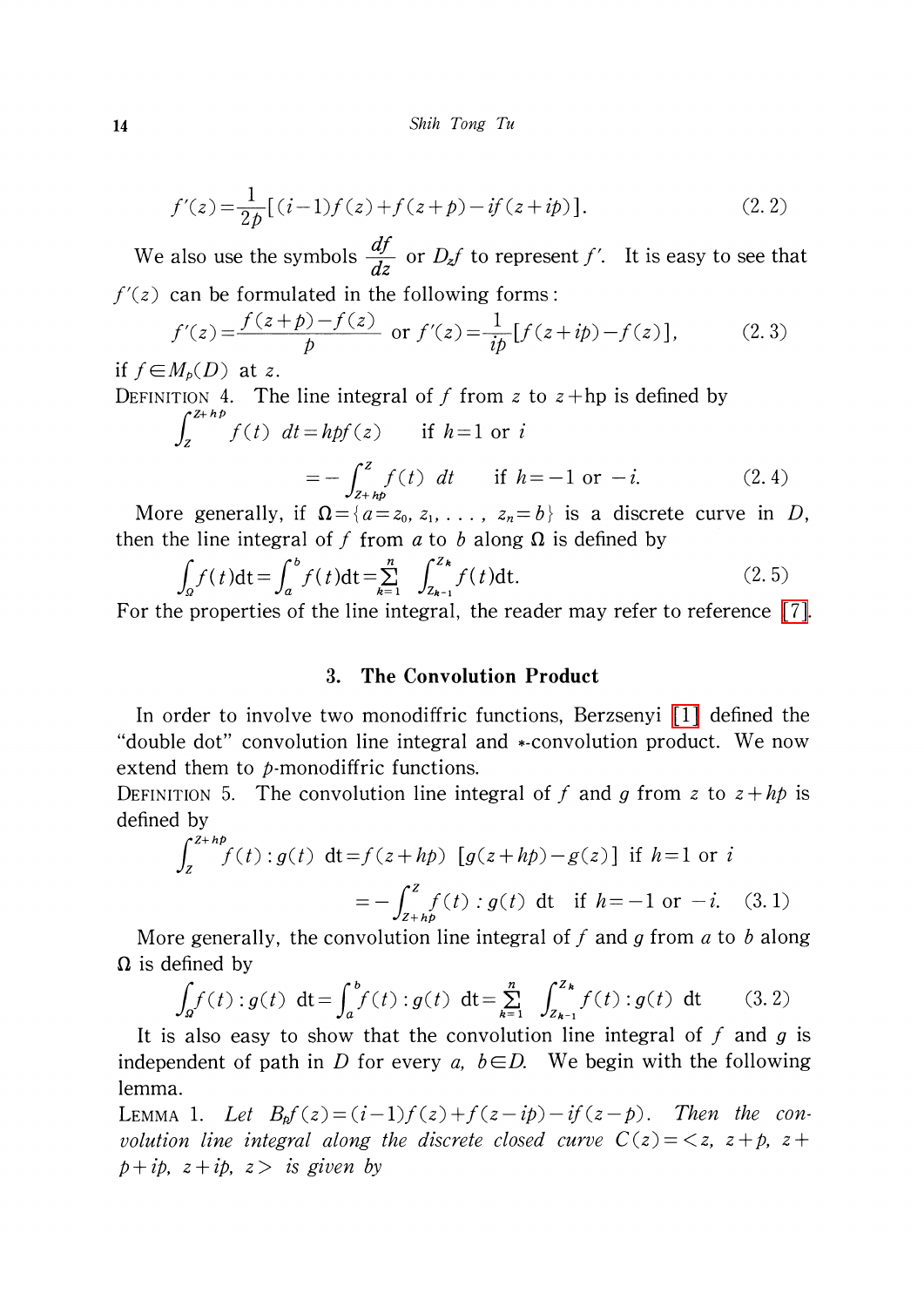$$
\int_{C(Z)} f(t) : g(t) dt = [g(z + p) - g(z)]Bpf(z + p + ip) + [f(z + p + ip) - f(z + ip)]Mpg(z).
$$

PROOF. It follows directly from the definition 5.

In [\[5\],](#page-6-2) the function f is said to be p-comonodiffric at z if  $B_{p}f(z)=0$ . THEOREM 3.1. Suppose that f is p-comonodiffric and g is p-monodiffric in D. Let a,  $b\in D$ , then the integral  $\int_{a}^{b}f(t):g(t)dt$  is independent of the discrete curve in D connecting a to b.

PROOF: Apply [Lemma](#page-1-0) 1.

For the properties of the convolution line integral we have THEOREM 3.2.

(1) 
$$
\int_{c} (f+g)(t) : h(t) dt = \int_{c} f(t) : h(t) dt + \int_{c} g(t) : h(t) dt
$$

(2) 
$$
\int_{c} f(t) : (g+h)(t) dt = \int_{c} f(t) : g(t) dt + \int_{c} f(t) : h(t) dt
$$

(3) 
$$
\int_{c} kf(t) : g(t) dt = k \int_{c} f(t) : g(t) dt = \int_{c} f(t) : kg(t) dt
$$

where f, g,  $h \in M_{p}(D)$  and k is a constant.

Now, we define a convolution product as follows: DEFINITION 6. The \*-product of p-monodiffric function is defined by

$$
(f * g)(z) = \int_0^z f(z - t) : g(t) dt.
$$
 (3.3)

Throughout this section, we shall confine ourselves to the function f :  $Z^{+}\times$  $Z^{+}\rightarrow C$  where  $Z^{+}\times Z^{+}=\{(m, n)|m, n=0, 1, \cdots\}$ . By making obvious modification, the results of this paper may be extended to the larger domain D.

Similar to the results in [1] we have the following properties for the \*-product of p-monodiffric functions.

THEOREM 3.3. Let f, g,  $h \in M_{p}(Z^{+}\times Z^{+})$  and suppose k is a constant. Then (a)  $f*g\in M_{p}(Z^{+}\times Z^{+})$ 

(b) 
$$
(f+g)*h = (f*h) + (g*h)
$$

(c) 
$$
f*(g+h) = (f*g) + (f*h)
$$

(d)  $(kf)*q=k(f*q)=f*(kg)$ .

PROOF. Since 
$$
M_p(f * g)(z) = (i-1)(f * g)(z) + (f * g)(z + ip) - i(f * g)(z + p)
$$
  
= 
$$
\int_0^z M_p f(z-t) : g(t) dt + f(0) M_p g(z) = 0.
$$

Thus (a) is proved.

The proofs of (b), (c) and (d) are easy.

For the commutativity and associativity of the convolution products we have

THEOROM 3.4. Let  $f, g \in M_{p}(Z^{+}\times Z^{+})$  and suppose that  $f(0)=g(0)=0$ .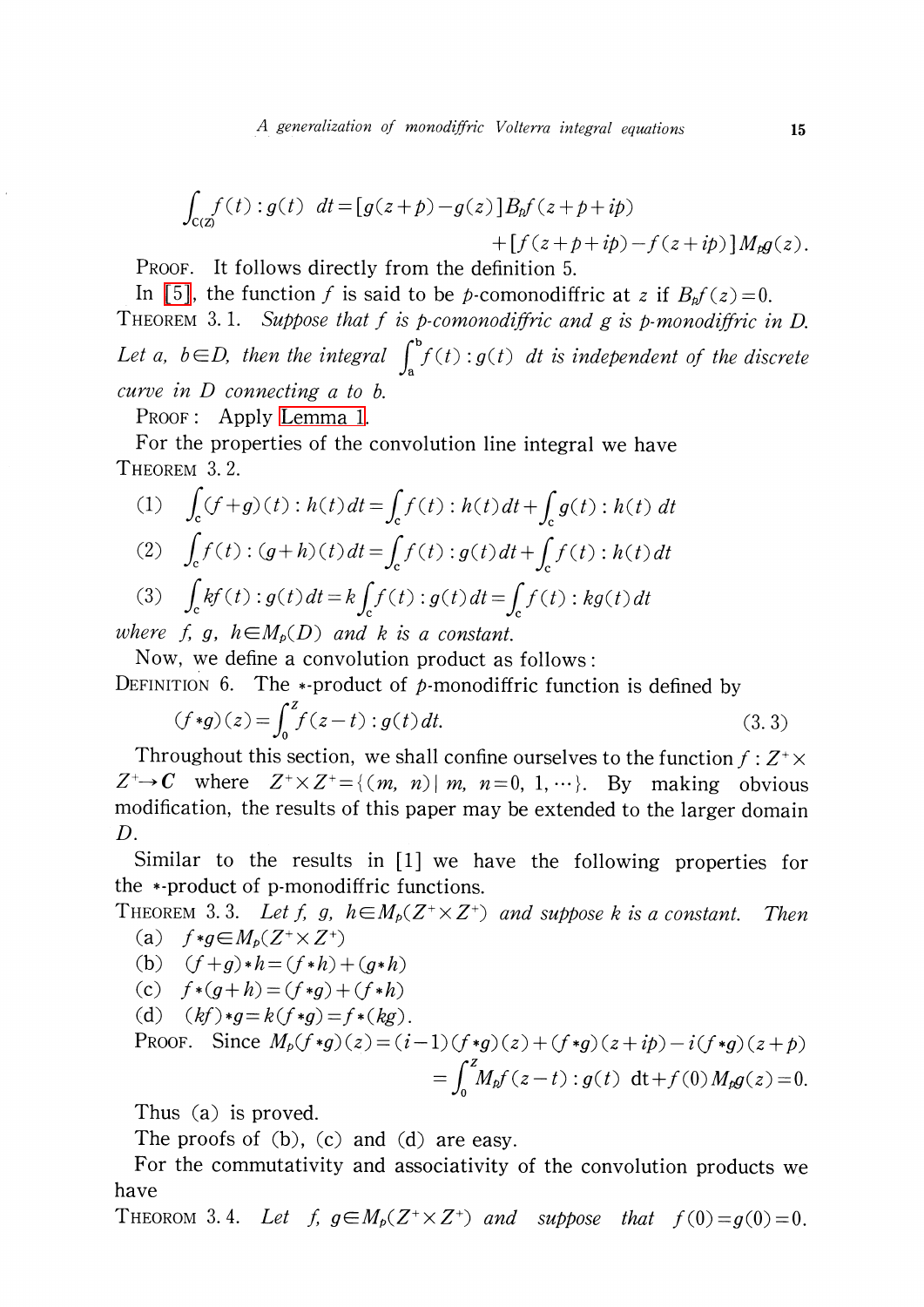Then  $f*g=g*f$ .

PROOF. According to the [Definition](#page-0-0) 2, it is sufficient to prove that  $(f * g)$  $(z)=(g*f)(z)$  for every z along the positive x-axis. Along the positive x-axis, let  $C(z) = \langle 0, p, 2p, \cdots, kp \rangle$  be the path of integration where k is a positive integer and  $0 < p \leq 1$ . Then

$$
(g*f)(kp) = \sum_{j=1}^{k} \int_{(j-1)p}^{jp} g(kp-t) : f(t) dt = \sum_{j=1}^{k} g(kp-jp) [f(jp)-f(jp-p)]
$$
  
(f\*g)(kp) =  $\sum_{j=1}^{k} f(kp-jp) [g(jp)-g(jp-p)]$   
Thus,  $(g*f)(kp) - f(kp)g(0) = (f*g)(kp) - f(0)g(kp)$ .  
Since  $f(0) = g(0) = 0$ , this concludes the proof.  
THEOREM 3.5. Suppose f, g and  $h \in M_p(Z^* \times Z^+)$  and  $g(0) = 0$   
or  $(f*h)(z) = 0$ , then  $(f*g)*h = f*(g*h)$ .

PROOF. Let  $C(z) = \langle 0, p, 2p, \cdots, jp \rangle$  be the path of integration, where j is a positive integer and  $0 < p \leq 1$ .

$$
[(f*g)*h](jp) = \int_0^{jp}(f*g)(jp-t) : h(t)dt
$$
  
=  $\sum_{k=1}^{j}(f*g)(jp-kp)[h(kp)-h(kp-p)]$   
=  $\sum_{k=1}^{j-1}(f*g)(jp-kp)[h(kp)-h(kp-p)].$ 

Since  $(f*g)(jp-kp) = \sum_{m=1}^{g}f(jp-kp-mp) [g(mp)-g(mp-p)],$ take  $k+m=n+1$ , then we have  $[\; (f\ast g)\ast h\; ](jp)=\sum_{k=1}^{j-1}\sum_{n=k}^{j-1}f(jp-np-p)\left[g(np-kp+p)-g(np-kp)\right]$  $[h(kb)-h(kb-b)].$ 

On the other hand, we find that

$$
[f*(g*h)](jp) = \sum_{k=1}^{j} f(jp - kp) \sum_{m=1}^{k-1} [g(kp - mp) - g(kp - mp - p)]
$$
  
\n
$$
[h(mp) - h(mp - p)] + g(0) \sum_{k=1}^{j} f(jp - kp) [h(kp) - h(kp - p)]
$$
  
\n
$$
= \sum_{k=1}^{j-1} \sum_{n=k}^{j-1} f(jp - np - p) [g(np - kp) - g(np - kp)]
$$
  
\n
$$
[h(kp) - h(kp - p)] + g(0) (f*h) (jp).
$$

Therefore, it yields

$$
[(f*g)*h](z) = [f*(g*h)](z) - g(0)(f*h)(z).
$$

## 4. Generalized Monodiffric Volterra Integral Equations

In this section we shall extend an earlier result [\[6\]](#page-6-0) about the general solutions to the monodiffric Volterra integral equations

$$
u(z) = f(z) + \lambda \int_0^z k(z - t) : u(t) \, dt. \tag{4.1}
$$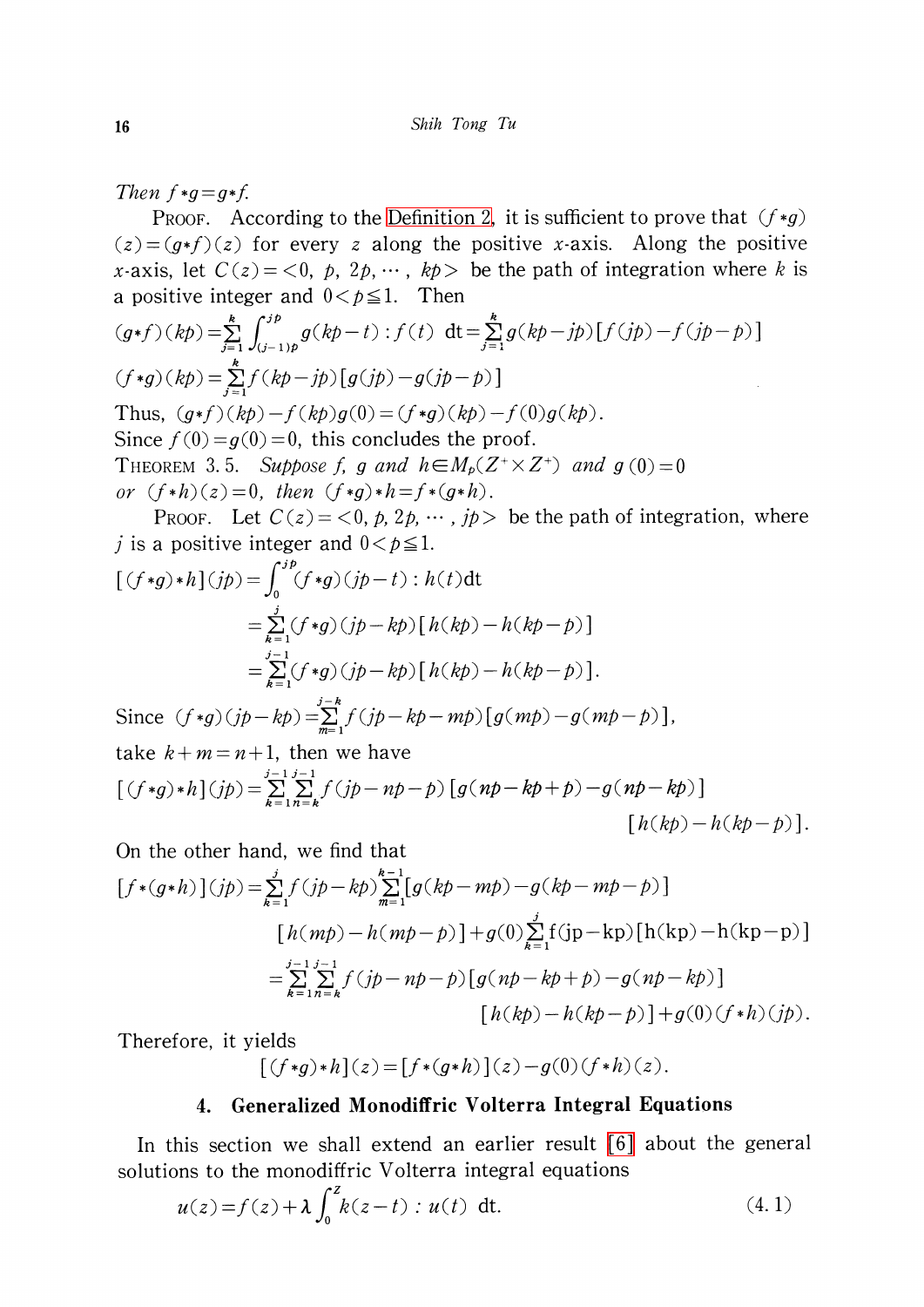If  $f(z)$  and  $K(z)$  are p monodiffric in  $Z^{+}\times Z^{+}$  the integral equation (4. 1) is called a generalized monodiffric Volterra integral equation. LEMMA 2. Let  $f(z)$  and  $K(z)$  be p monodiffric in  $Z^{+}\times Z^{+}$ . Suppose there exist a solution  $u(z)$  such that  $u(z)=f(z)+\lambda\int_{0}^{z}K(z-t):u(t)dt$  and 1- $\lambda K(0) \neq 0$ , then  $u(z)$  is p monodiffric in  $Z^{+}\times Z^{+}$ .  $\sum_{n=0}^{\infty}$ . Since  $M_{\alpha\beta}(z)=(i-1)u(z)+u(z+ib)-iu(z+b)$ 

PROOF. Since 
$$
M_p u(z) = (i-1)u(z) + u(z + ip) - iu(z + p)
$$
  
\n
$$
= M_p f(z) + \lambda \left[ \int_0^z M_p K(z - t) : u(t) dt + \int_z^{z + ip} K(z + ip - t) : u(t) dt \right]
$$
\n
$$
-i \int_z^{z + p} K(z + p - t) : u(t) dt
$$

 $=\lambda K(0) [ u(z+ip)-u(z)-iu(z+p)+iu(z)] =\lambda K(0)M_{p}u(z)$ we have  $M_{p}u(z)[1-\lambda K(0)]=0$ .

Thus, the Lemma is proved.

THEOREM 4.1. Let  $f(z)$  and  $K(z)$  be p monodiffric in  $Z^{+}\times Z^{+}$ . If  $1-\lambda K$ (0)  $\neq$  0 then there exists a unique p monodiffric function  $u(z)$  in  $Z^{+}\times Z^{+}$  such that

$$
u(z) = f(z) + \lambda \int_0^z K(z - t) : u(t) dt \text{ with } u(0) = f(0). \tag{4.2}
$$

Moreover, the solution of  $(4.2)$  can be calculated by the following stepping formula:

$$
u(z + hp) = u(z) + \frac{1}{1 - \lambda K(0)} [f(z + hp) - f(z) + \lambda h p \int_0^z K'(z - t) : u(t) dt]
$$
 (4.3)

for  $h=1$  or i.

PROOF. Since  $u(z+hp)-u(z)$ 

$$
=f(z+h\mathbf{p})-f(z)+\lambda\int_0^z h\mathbf{p}K'(z-t):u(t) \, \mathrm{d}t+\lambda K(0)[u(z+h\mathbf{p})-u(z)],
$$

we obtain  $(4.3)$ .

Now, it remains to prove that the values which we get from (4. 3) satisfy the equation  $(4.2)$ . It suffices to show that  $(4.2)$  has a solution for the points on the positive x-axis. From  $(4.3)$  we get

$$
u(p) = \frac{1}{1 - \lambda K(0)} [f(p) - \lambda K(0) f(0)].
$$

On the other hand,  $u(p)$  can be obtained from  $(4, 2)$ . In fact

$$
u(p) = f(p) + \lambda \int_0^p K(p-t) : u(t) dt
$$
  
=  $f(p) + \lambda K(0) u(p) - \lambda K(0) u(0)$   

$$
u(p) = \frac{1}{1 - \lambda K(0)} [f(p) - \lambda K(0) f(0)].
$$

Therefore, (4.2) has a solution for  $z = p$ . By induction, we suppose that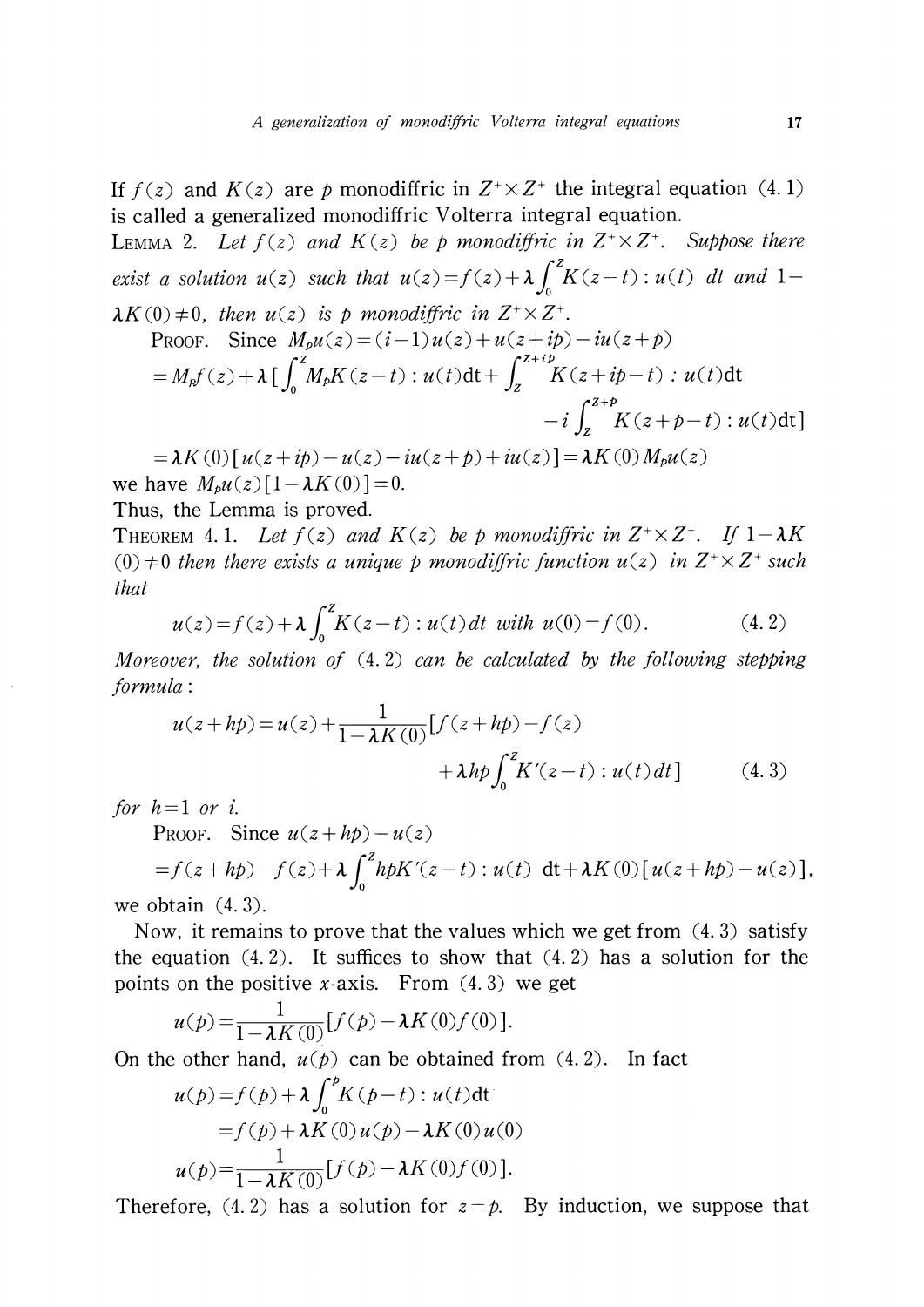(4.2) has a solution for 
$$
z = (m-1)p
$$
, i. e.,  
\n
$$
u[(m-1)p] = f[(m-1)p] + \lambda \int_0^{(m-1)p} K[(m-1)p-t] : u(t) dt
$$
\n
$$
= f[(m-1)p] + \lambda \{K(0)u[(m-1)p] + pK'(0)u[(m-2)p] + \cdots + pK'[(m-3)p]u(p) - K[(m-2)p]u(0)\}.
$$

Since  $1-\lambda K(0)\neq 0$ , we get

$$
u[(m-1)p] = \frac{1}{1 - \lambda K(0)} \{f[(m-1)p] + \lambda p\} \sum_{j=0}^{m-3} K'(jp) u[(m-j-2)p]\} - \lambda pK[(m-2)p] u(0)\}.
$$
 (4.4)

We claim that (4.2) has a solution for  $z=mp$ 

$$
u(mp) = f(mp) + \lambda \int_0^{mp} K(mp-t) : u(t) \, dt
$$

i. e.,

$$
u(mp) = \frac{1}{1 - \lambda K(0)} \{ f(mp) + \lambda p \sum_{j=0}^{m-2} K'(jp) u[(m-j-1)p] - \lambda p K[(m-1)p] u(0) \}. \tag{4.5}
$$

From the stepping formula, we have

$$
u(mp) = u[(m-1)p] + \frac{1}{1 - \lambda K(0)} \{f(mp) - f[(m-1)p] + \lambda p \int_0^{(m-1)p} K[(m-1)p - t] : u(t) dt\}
$$
  
=  $u[(m-1)p] + \frac{1}{1 - \lambda K(0)} \{f(mp) - f[(m-1)p] - \lambda p \sum_{j=0}^{m-3} K'(jp) u[(m-j-2)p] + \lambda p K[(m-2)p] u(0) + \lambda p \sum_{j=0}^{m-2} K'(jp) u[(m-j-1)p] - \lambda p K[(m-1)p] u(0)\}. \tag{4.6}$ 

Substituting  $(4.4)$  into  $(4.6)$ , we obtain  $(4.5)$ . Thus we proved that  $(4. 2)$  has a solution for the points on the positive x-axis. Due to the [Definition](#page-0-0) 2, a function  $u(z)\in M_{p}(Z^{+}\times Z^{+})$  is uniquely determined by its values on the positive  $x$ -axis. Therefore the theorem is proved.

#### References

- <span id="page-5-3"></span>[1] G. BERZSENYI, Convolution products of monodiffric functions, J. Math. Anal. Appl. 37 (1972), 271-287.
- <span id="page-5-0"></span>[2] Charles R. DEETER, Further theory of operational calculus on discrete analytic functions, J. Math. Anal. Appl. 26, (1969), 92-113.
- <span id="page-5-1"></span>[3] R. J. DUFFIN and C. S. DURIS, A convolution product for discrete analytic function theory, Duke Math. J. 31 (1964), 199-220.
- <span id="page-5-2"></span>[4] T. FENYES and P. KOSIK, The algebraic derivatives and integrals in the discrete operational calculus, Studia Scientiarum Mathematicarum Hungarica <sup>7</sup> (1972),